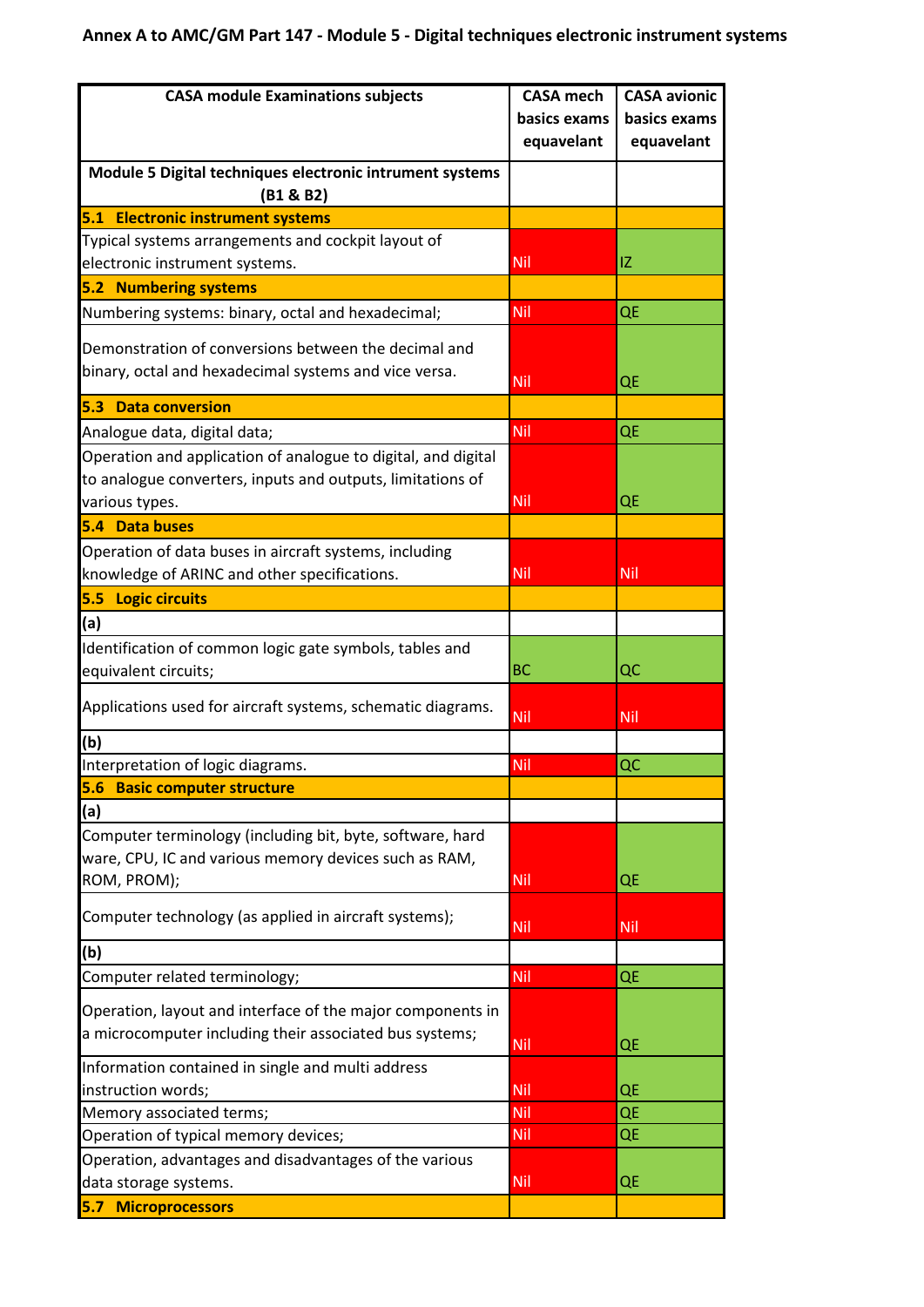| Functions performed and overall operation of a                 |            |            |
|----------------------------------------------------------------|------------|------------|
| microprocessor;                                                | <b>Nil</b> | QE         |
| Basic operation of each of the following microprocessor        |            |            |
| elements: control and processing unit, clock, register,        |            |            |
| arithmetic logic unit.                                         | Nil        | QE         |
| <b>5.8 Integrated circuits</b>                                 |            |            |
| Operation and use of encoders and decoders;                    | Nil        | QE         |
| Function of encoder types;                                     | Nil        | QE         |
| Uses of medium,                                                | Nil        | QE         |
| large and very large scale integration.                        | Nil        | Nil        |
| <b>5.9 Multiplexing</b>                                        |            |            |
| Operation, application and identification in logic diagrams of |            |            |
| multiplexers and demultiplexers.                               | Nil        | QE         |
| 5.10 Fibre optics                                              |            |            |
| Advantages and disadvantages of fibre optic data               |            |            |
| transmission over electrical wire propagation;                 | Nil        | Nil        |
| Fibre optic data bus;                                          | Nil        | Nil        |
| Fibre optic related terms, terminations;                       | Nil        | <b>Nil</b> |
| Couplers, control terminals, remote terminals;                 | Nil        | Nil        |
| Application of fibre optics in aircraft systems.               | Nil        | Nil        |
| 5.11 Electronic displays                                       |            |            |
| Principles of operation of common types of displays used in    |            |            |
| modern aircraft, including cathode ray tubes, light emitting   |            |            |
| diodes and liquid crystal display.                             | Nil        | QE         |
| 5.12 Electrostatic sensitive devices                           |            |            |
| Special handling of components sensitive to electrostatic      |            |            |
| discharges;                                                    | <b>BC</b>  | QE         |
| Awareness of risks and possible damage, component and          |            |            |
| personnel anti static protection devices.                      | <b>BC</b>  | QE         |
| 5.13 Software management control                               |            |            |
| Awareness of restrictions, airworthiness requirements and      |            |            |
| possible catastrophic effects of unapproved changes to         |            |            |
| software programs.                                             | Nil        | Nil        |
| 5.14 Electromagnetic environment                               |            |            |
| Influence of the following phenomena on maintenance            |            |            |
| practices for electronic system:                               | Nil        | Nil        |
| EMC-electromagnetic compatibility;                             | Nil        | Nil        |
| EMI-electromagnetic interference;                              | Nil        | Nil        |
| HIRF-high intensity radiated field;                            | Nil        | Nil        |
| Lightning and lightning protection.                            | Nil        | Nil        |
| 5.15 Typical electronic and digital aircraft systems           |            |            |
| General arrangement of typical electronic and digital aircraft |            |            |
| systems and associated BITE testing such as:                   | <b>Nil</b> | <b>Nil</b> |
| ACARS-ARINC communication and addressing and                   |            |            |
| reporting system                                               | Nil        | Nil        |
| ECAM-electronic centralised aircraft monitoring                | Nil        | IZ.        |
| EFIS-electronic flight instrument system                       | Nil        | Nil        |
|                                                                |            |            |
| EICAS-engine indication and crew alerting system               | Nil        | IZ         |
|                                                                |            |            |